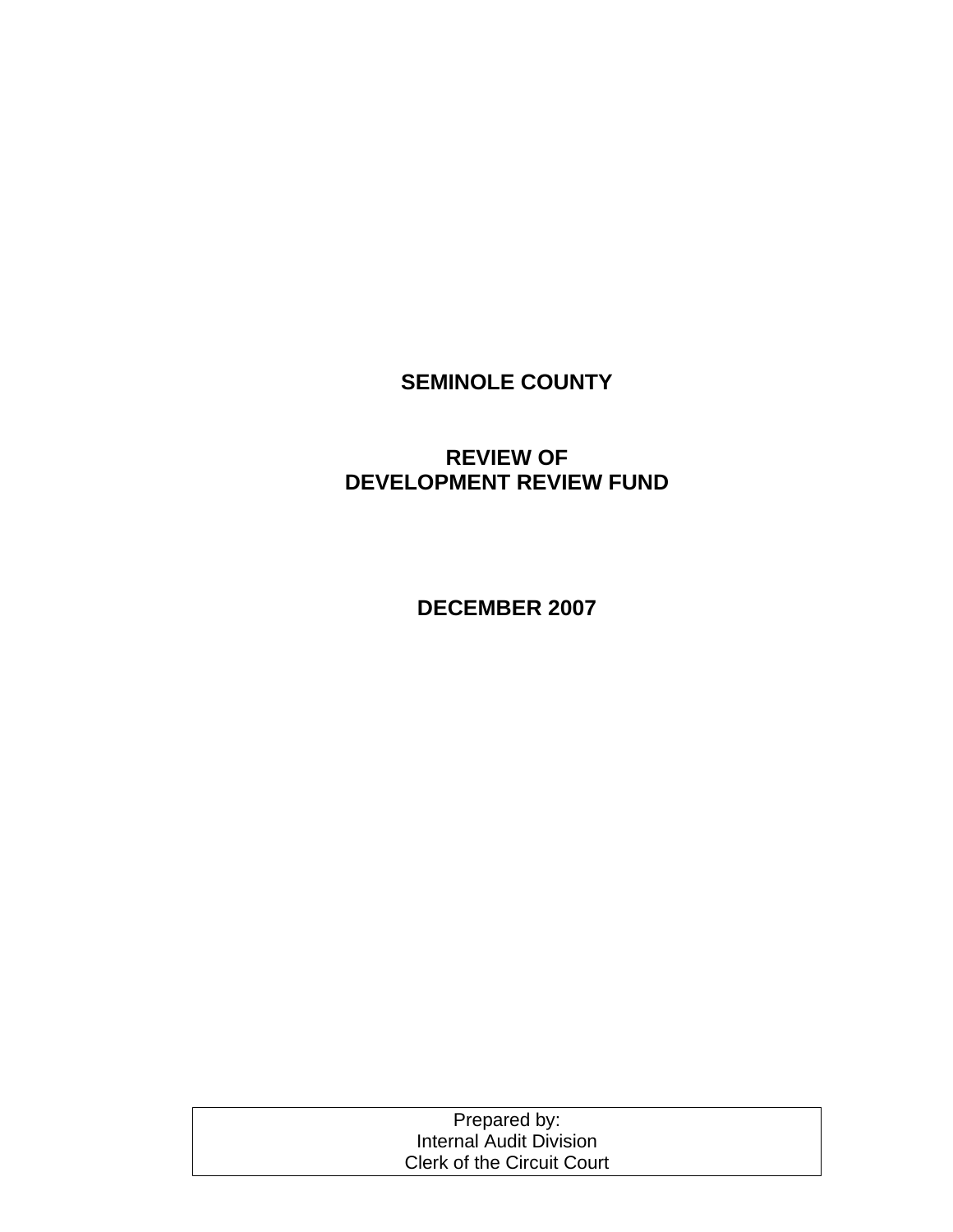

**MARYANNE MORSE Clerk** of **the** Circuit Court **Seminole County** 

December **20,2007** 

The Honorable Brenda Carey Chairman The Board of County Commissioners Seminole County, Florida **1101** East First Street Sanford, FL **32771** 

Dear Madam Chairman:

I am very pleased to present you with the attached review of the Development Review Fund.

The review found conditions that warrant management's attention. These conditions and management's corrective action plans are included in the report that follows. We believe the corrective action plans are responsive to the conditions noted.

I would like to personally thank the men and women of the Planning and Development Department for their assistance throughout the course of this review. Their assistance was deeply appreciated. With warmest personal regards, I am

Most cordially,

Maryanne Morse Clerk of the Circuit Court Seminole County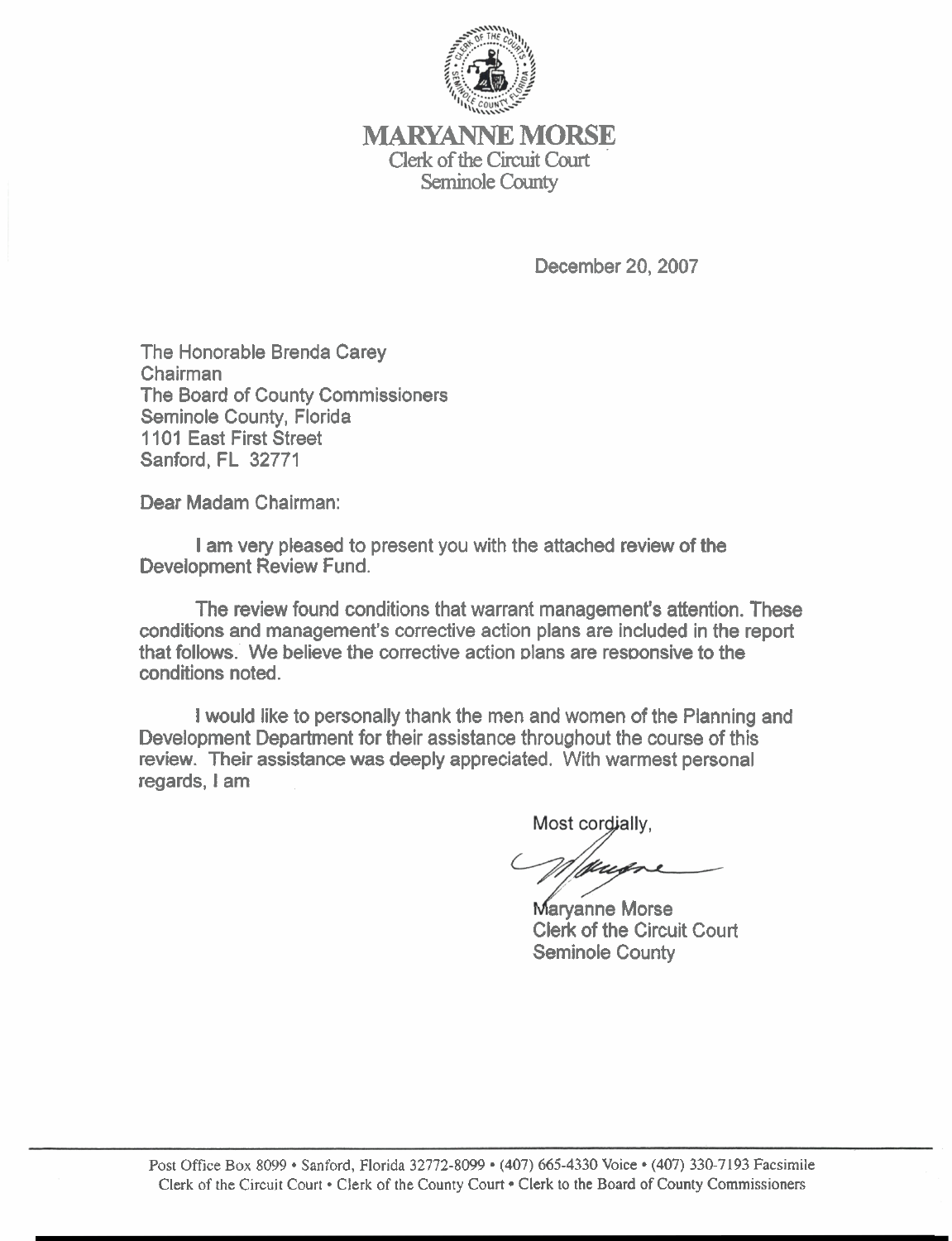#### **DISTRIBUTION LIST**

BOARD OF COUNTY COMMISSIONERS Ms. Brenda Carey Mr. Carlton Henley Mr. Bob Dallari Mr. Michael McLean Mr. Dick Van Der Weide

> COUNTY MANAGER'S OFFICE Ms. Cindy Coto

PLANNING AND DEVELOPMENT DEPARTMENT Mr. Dori DeBord

BOARD OF COUNTY COMMISSION RECORDS Ms. Sandy McCann

> COUNTY FINANCE DEPARTMENT Mr. David Godwin Ms. Susan Krause

| Prepared by:                      |  |
|-----------------------------------|--|
| Internal Audit Division           |  |
| <b>Clerk of the Circuit Court</b> |  |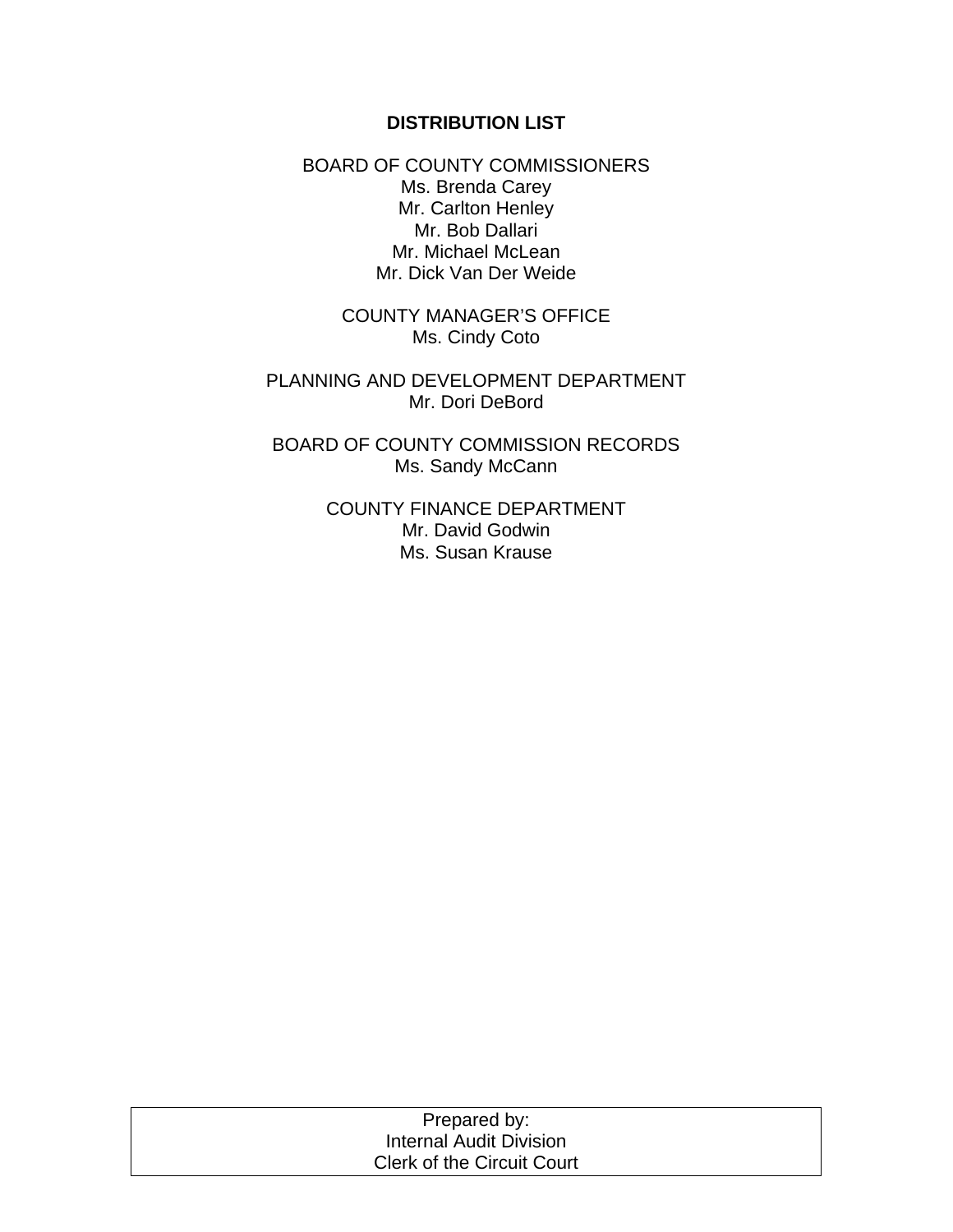# **TABLE OF CONTENTS**

## **Transmittal letter Introduction**

| <b>Findings and Recommendations</b>                                                                                                   |  |
|---------------------------------------------------------------------------------------------------------------------------------------|--|
| 1. A standard methodology for calculating the estimated building<br>valuation for permit fee assessment is not documented in writing. |  |
|                                                                                                                                       |  |
|                                                                                                                                       |  |
| 2. The policy and procedures for issuing of residential "Shell"                                                                       |  |
| construction permits is not documented in writing.                                                                                    |  |
|                                                                                                                                       |  |
|                                                                                                                                       |  |
|                                                                                                                                       |  |
| 3. The policy and procedures for issuing commercial "Shell"                                                                           |  |
| construction permits is not documented in writing.                                                                                    |  |
|                                                                                                                                       |  |
|                                                                                                                                       |  |
| 4. A standard has not been established for estimating the cost of                                                                     |  |
| commercial finish-out projects.                                                                                                       |  |
|                                                                                                                                       |  |
|                                                                                                                                       |  |
| 5. Some of the permits examined contained errors in the permit fee                                                                    |  |
| calculation.                                                                                                                          |  |
|                                                                                                                                       |  |
|                                                                                                                                       |  |
| 6. A disbursement signature authorization sheet was not kept on file.                                                                 |  |
|                                                                                                                                       |  |
|                                                                                                                                       |  |
| 7. Invoices do not always have a proper approval signature.                                                                           |  |
|                                                                                                                                       |  |
|                                                                                                                                       |  |
| 8. A disbursement was approved by the employee themselves.                                                                            |  |
|                                                                                                                                       |  |
|                                                                                                                                       |  |
| 9. Instances of insufficient authorization to approve invoices for<br>payment.                                                        |  |
|                                                                                                                                       |  |
|                                                                                                                                       |  |
|                                                                                                                                       |  |
| Droparod but                                                                                                                          |  |

| Prepared by:                      |  |
|-----------------------------------|--|
| Internal Audit Division           |  |
| <b>Clerk of the Circuit Court</b> |  |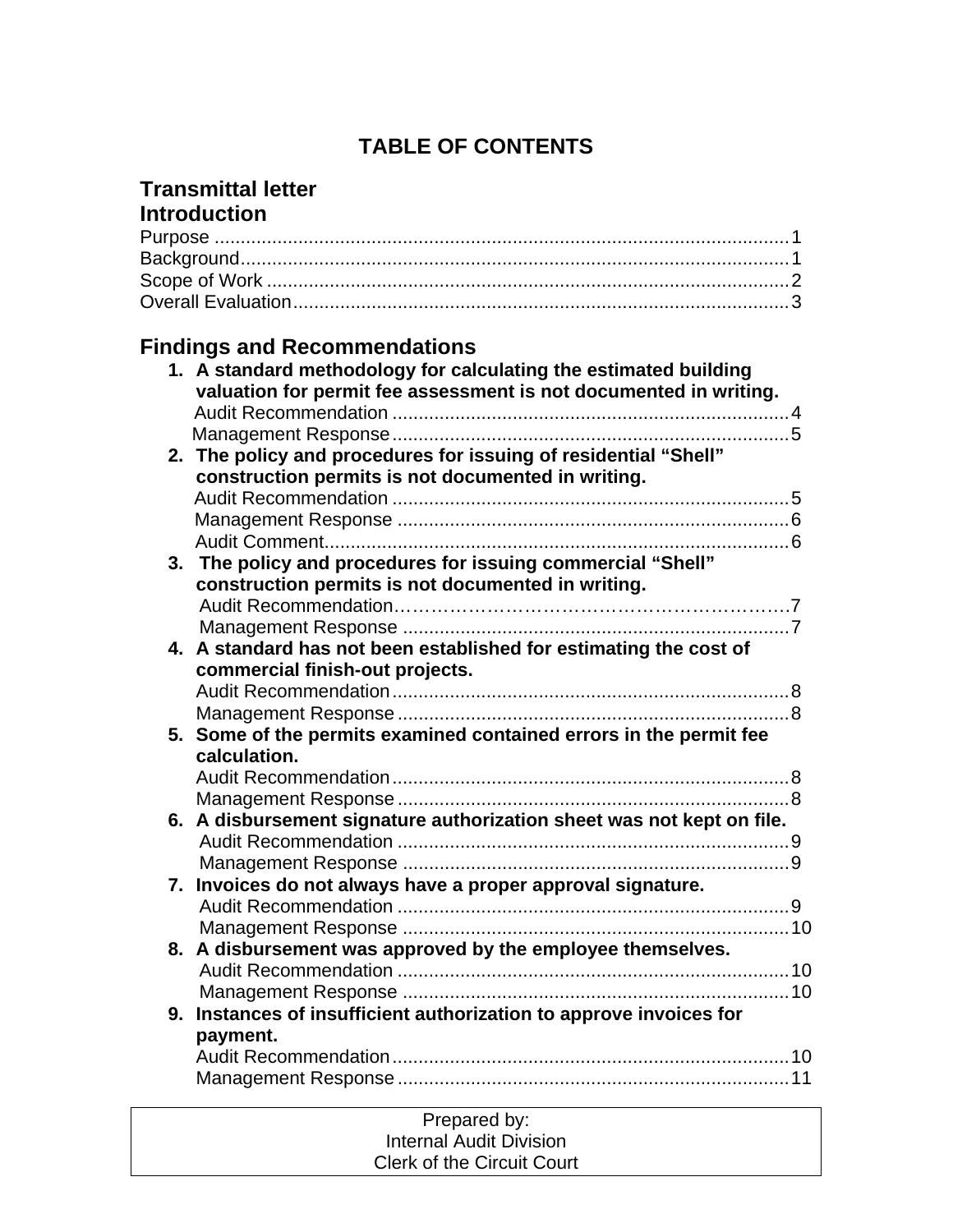## **Seminole County Planning and Development**

## **Review of the "Development Review Fund"**

The Internal Audit Division of the Office of the Clerk of the Circuit Court has completed a review of the "Development Review Fund".

## **Purpose**

The purpose of this review was: 1) determine compliance with management's established procedures; 2) evaluate the adequacy and effectiveness of those procedures; 3) evaluate compliance with county ordinances and Florida Statutes and 4) verify that fee collections are in accordance with the approved fee schedule.

## **Background**

The Development Review Fund (the Fund) is used specifically to account for the revenues and costs associated with implementing Florida Statute 125.56 "Enforcement and amendment of the Florida Building Code and the Florida Fire Prevention Code; inspection fees; inspectors; …", and the County's "New Building and Inspection Fee" schedule per Resolution No. 2003-R-210, approved by the Board of County Commissioners on December 9<sup>th</sup>, 2003.

Florida Statute 125.56 (1) authorizes governments "…. to adopt a building code to provide for the safe erection, alteration, and repair of any building within its territory." Futhermore, Florida Statute125.56 (2) states in part that, " …the Board of County Commissioners of each of the several counties may provide a schedule of reasonable inspection fees in order to defer the costs of inspection and enforcement of the provision of this act and of any building code adopted pursuant to the terms of this act."

The Attorney General's Opinion 89-28, dated May 10, 1989, provides additional guidance as to the allowable expenditures of the fund. The opinion stated that "…the inspection fees collected pursuant to Florida Statute 125.56 may only be used to defray the costs of inspection and enforce the provisions of Florida Statute 125.56 and the building code adopted by the county pursuant to that section. They may not be used for the purpose of funding the preparation, implementation, and enforcement of the comprehensive plan and the regulatory activities required by Florida Statute 163.3161, the "Local Government Comprehensive Planning and Land Development Act."

The results of the audit are included in the report that follows.

| Prepared by:                      |  |
|-----------------------------------|--|
| Internal Audit Division           |  |
| <b>Clerk of the Circuit Court</b> |  |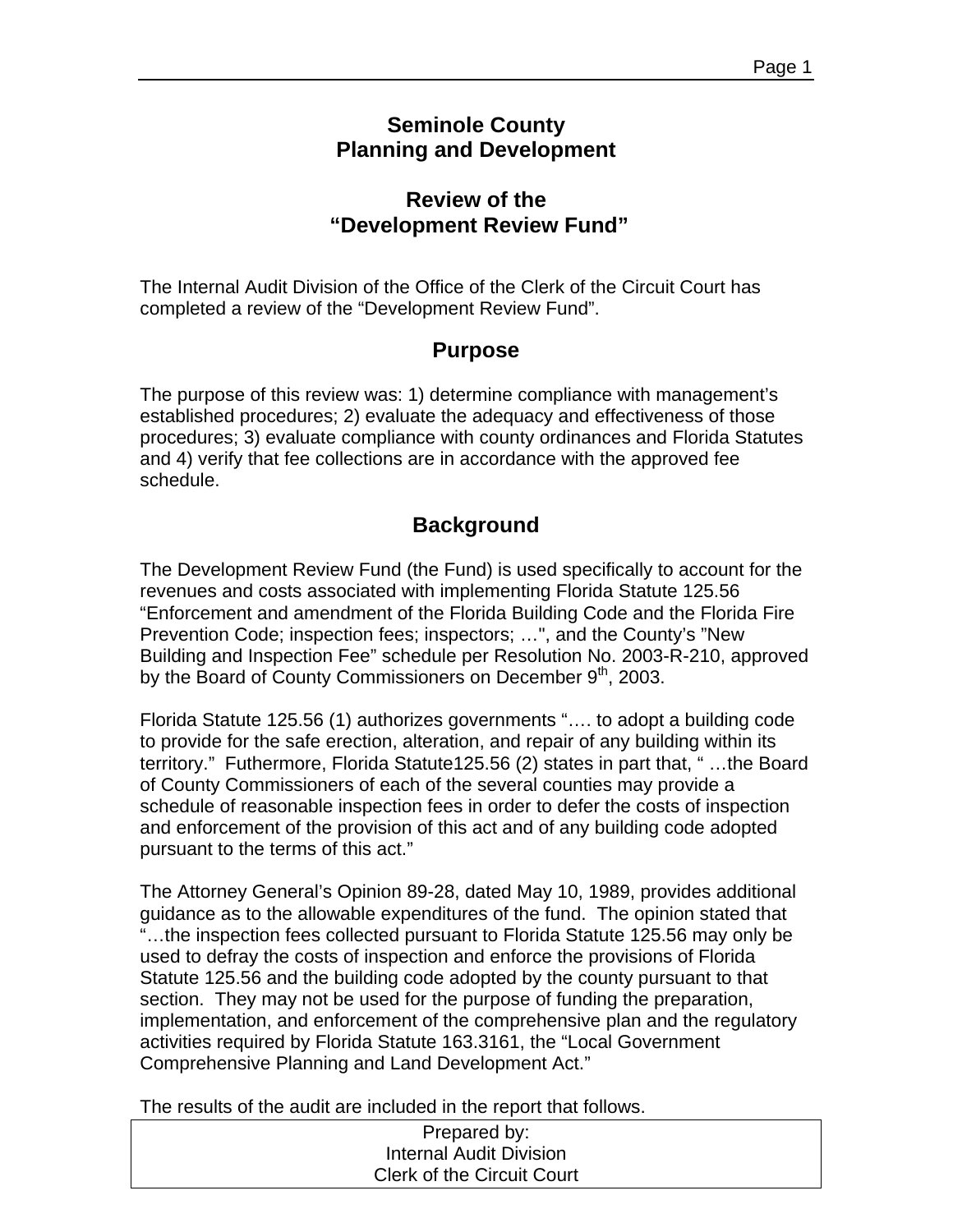## **Scope**

The scope of this review included the revenues and expenses related specifically to the Fund. We evaluated the system of internal controls, reviewed management's written procedures, evaluated compliance with those procedures, and verified that statutory and county codes are being met. We examined the revenues and expenses for the period April 2005 through April 2007.

The review included:

- Review of disbursements from the Fund to ensure that the charges are legitimate charges to the Fund;
- Review of the excess funds collected and being held in reserve;
- Review of the internal controls over the revenue collection and disbursement process;
- Interviews with county personnel;
- Review of the county administrative code, and other county ordinances; and,
- Any other procedures considered necessary under the circumstances.

The audit was performed by Lewis Dundas and Bill Carroll.

| Prepared by:                      |  |
|-----------------------------------|--|
| Internal Audit Division           |  |
| <b>Clerk of the Circuit Court</b> |  |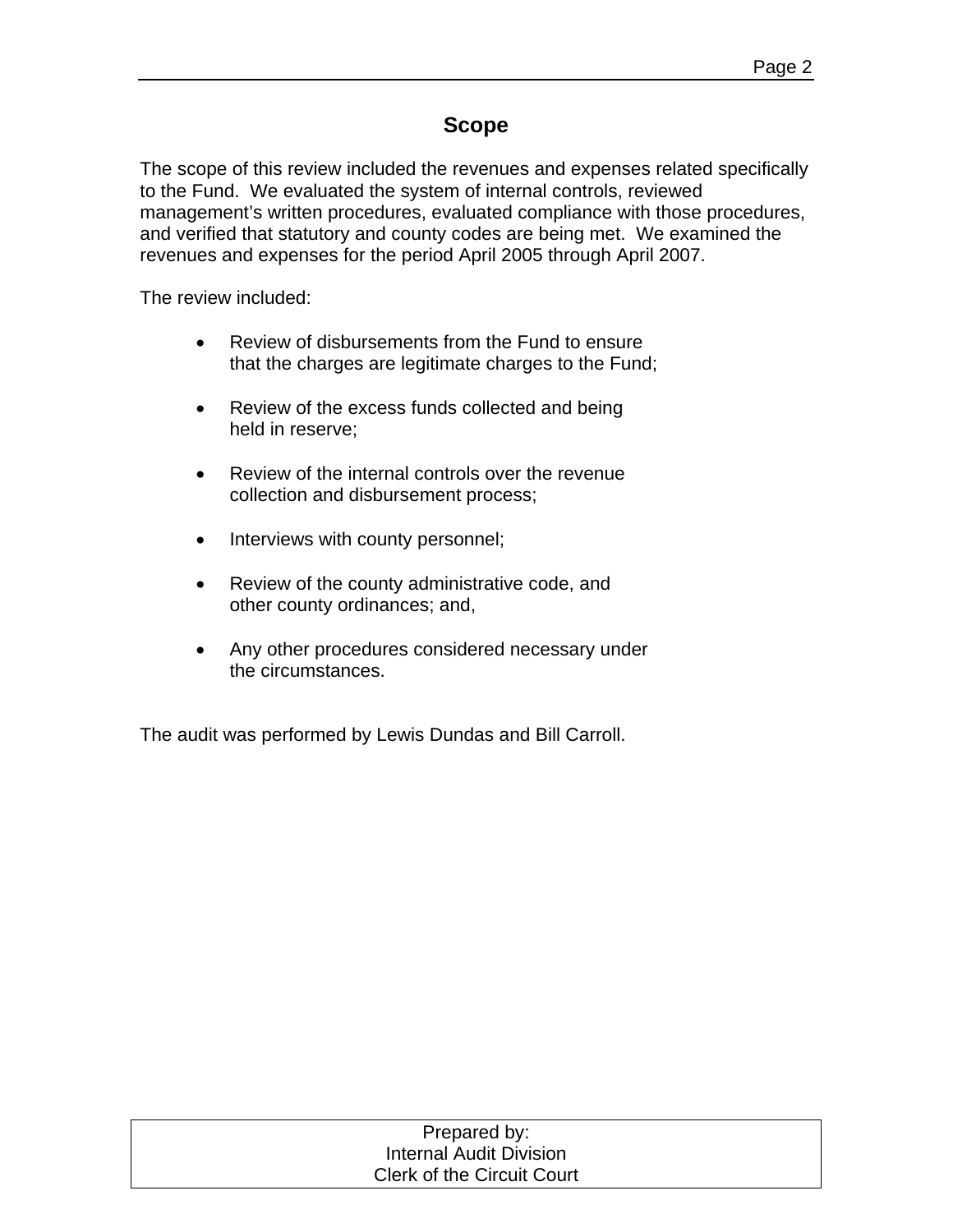## **Overall Evaluation**

It is our opinion, the county has taken the necessary steps for compliance with FS 553.80 (1) (f). Effective in October 2007, a separate and distinct budget was established for the Building Division. This is designed to ensure that fees collected for permitting and inspections is not commingled with revenues and expenses from other activities.

FS 553.80 (1) (f) "authorizes governing bodies of local governments to provide a schedule of reasonable fees to be used solely for carrying out the local government's responsibilities in enforcing the Florida Building Code. Local governments are not allowed to use these monies to pay for activities unrelated to enforcing the building code." We believe that the steps taken by Planning and Development ensure compliance with FS 553.80 (1) (f).

The following conditions require management's attention:

- A standard methodology for calculating the estimated building valuation for permit fee assessment is not documented in writing;
- The policy and procedures for issuing of residential "Shell" construction permits is not documented in writing;
- The policy and procedures for issuing of commercial "Shell" construction permits is not documented in writing;
- A standard has not been established for estimating the cost of commercial finish-out projects;
- Some of the permits examined contained errors in the permit fee calculation;
- A Disbursement Signature Authorization Sheet was not kept on file;
- Invoices do not always have a proper approval signature;
- A disbursement was approved by the employee themselves; and,
- Instances of insufficient authorization to approve invoices for payment.

Our findings and recommendations are included in the report that follows.

| Prepared by:                      |  |
|-----------------------------------|--|
| Internal Audit Division           |  |
| <b>Clerk of the Circuit Court</b> |  |
|                                   |  |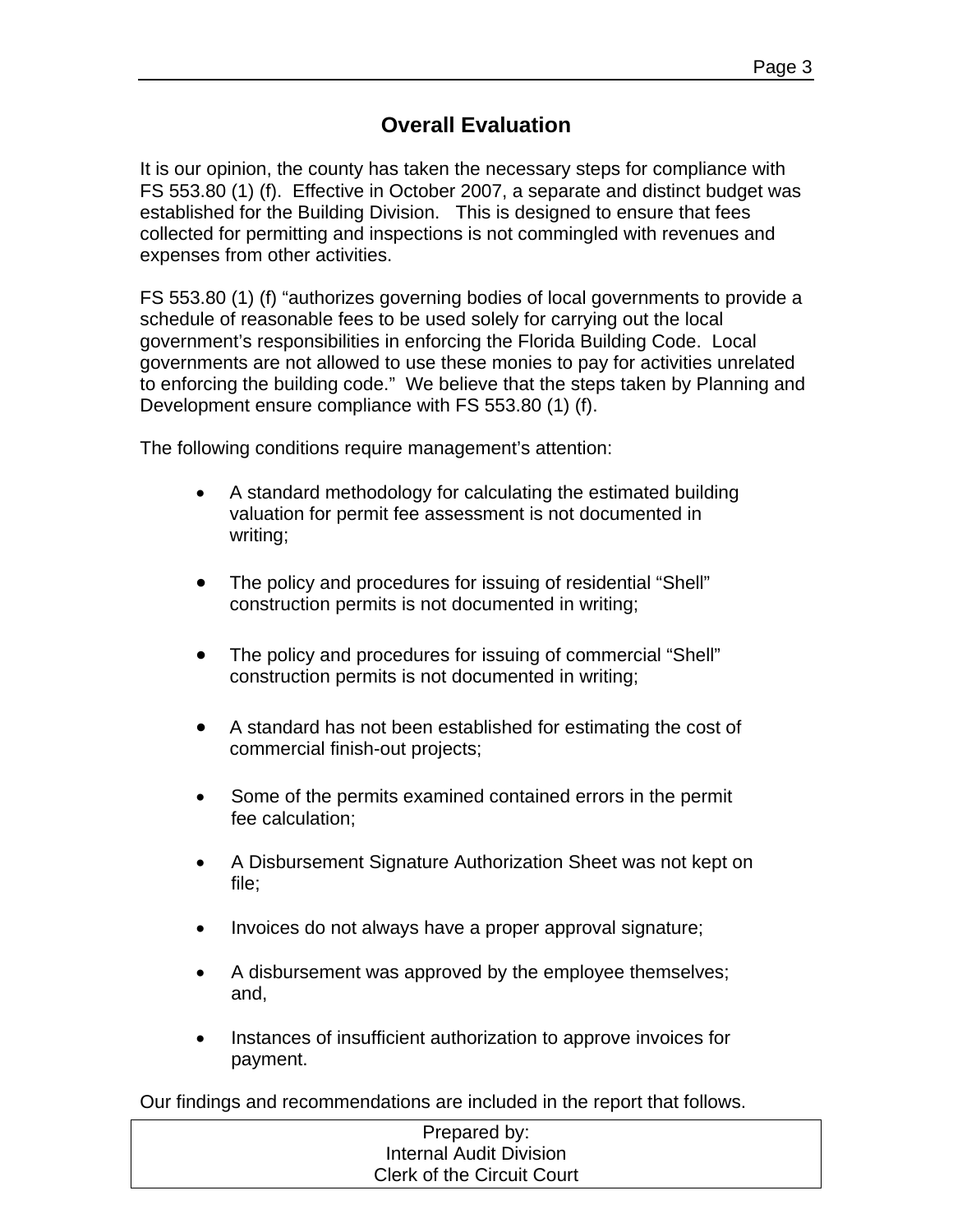#### **FINDING NO. 1**

#### *A standard methodology for calculating the estimated building valuation for permit fee assessment is not documented in writing.*

Some of the permit fees in the approved Building and Inspection Fee Schedule are based on both a fixed fee component and a variable fee component.

Variable fees are based on a rate per thousand dollars of construction value of the building or improvement being permitted.

Construction values are the greater of either the declared value provided by the applicant or an estimated value calculated during processing using the square footage of the proposed building times the average construction cost per square foot for the type of construction of the building.

#### **The average construction cost per square foot is provided by the International Code Council's Building Valuation Data Table.**

We selected a sample of 101 permits. Nineteen of the permits sampled were for new building construction. Seventeen were for new single family residential and two were for new commercial projects.

We recalculated the permit fees for these nineteen permits. We agreed with the permit fees for the two commercial permits. We also agreed with permit fees for seven of the single family residential.

Of the remaining ten, we found seven that we did not agree with. For these seven, the actual amount collected for five was more than what we calculated. The amount collected for the other two was less. In the other three permits, the applicants declared value was used. The auditor's calculation was always less than the declared value used by the applicant.

We also found that the calculations of the construction values are not imaged and are discarded. Therefore, we could not review documentation to possibly resolve differences noted above.

#### **Recommendation:**

The image of the calculation of the estimated construction value should be included in the ON-BASE document image retrieval system to create a more complete permit file and audit trail. This will allow for subsequent examination of the propriety of permit fees collected. Also the calculation sheet should not discarded but rather placed in the permit file.

| Prepared by:                      |  |
|-----------------------------------|--|
| <b>Internal Audit Division</b>    |  |
| <b>Clerk of the Circuit Court</b> |  |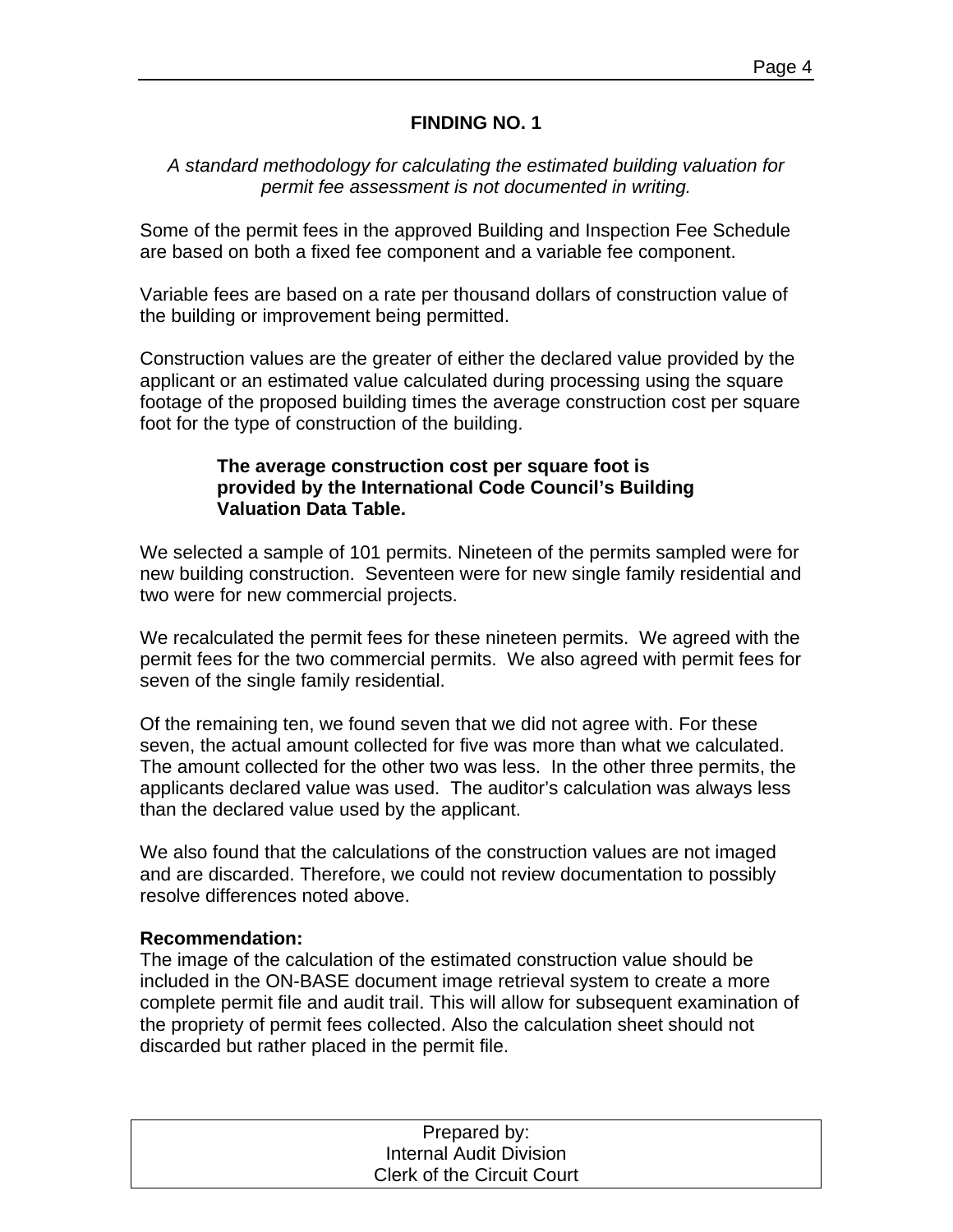Management concurs with this recommendation. A procedure has been implemented whereby a fee worksheet will be generated for each permit requiring documented calculations to determine the valuation. The worksheet will be included with the permit package and will be scanned and maintained in the On-Base system.

#### **FINDING NO. 2**

#### *The policy and procedures for issuing of residential "Shell" construction permits is not documented in writing.*

There is no written policy and procedures for "Shell" permits issued for Single Family Attached (e.g.: Townhouses) new construction. Also there is no "Shell" permit fee rate in the county approved building and inspection fee schedule.

There is a policy of charging minimum fees for permits issued for "Shell Construction" of buildings that will contain multiple units such as townhouses (Single Family Attached) that will be completed at a later date. No value is assigned to the cost of the exterior construction for use in assessing permit fees at this time. Two of the 101 permits selected were this type of permit.

When the individual units are to be completed a new permit is to be pulled and the applicant must pay the new permit fees for building, electric, plumbing, and mechanical based on the estimated construction value using the same average cost per square foot for the construction group rate and type as in new single family residential construction. This assures that the permits issued are based on the estimate of the completed project, including the value of the exterior not assessed in issuing the "Shell" permit.

For the two permits examined, the rates assessed for electrical and plumbing were not the minimum rates for new single family residential (\$40 electric and \$55 plumbing) or new other than single family residential construction (\$20 electric and \$20 plumbing) as per the rate schedule. Instead the fee was \$25 in all instances and is equal to the  $1<sup>st</sup>$  re-inspection fee for these permit types.

#### **Recommendation:**

We recommend that a residential "shell" classification be added to the fee schedule and approved by the Board of County Commissioners to assure consistent application of rates and that the policy for issuing shell permits be documented in writing.

| Prepared by:                      |  |
|-----------------------------------|--|
| <b>Internal Audit Division</b>    |  |
| <b>Clerk of the Circuit Court</b> |  |
|                                   |  |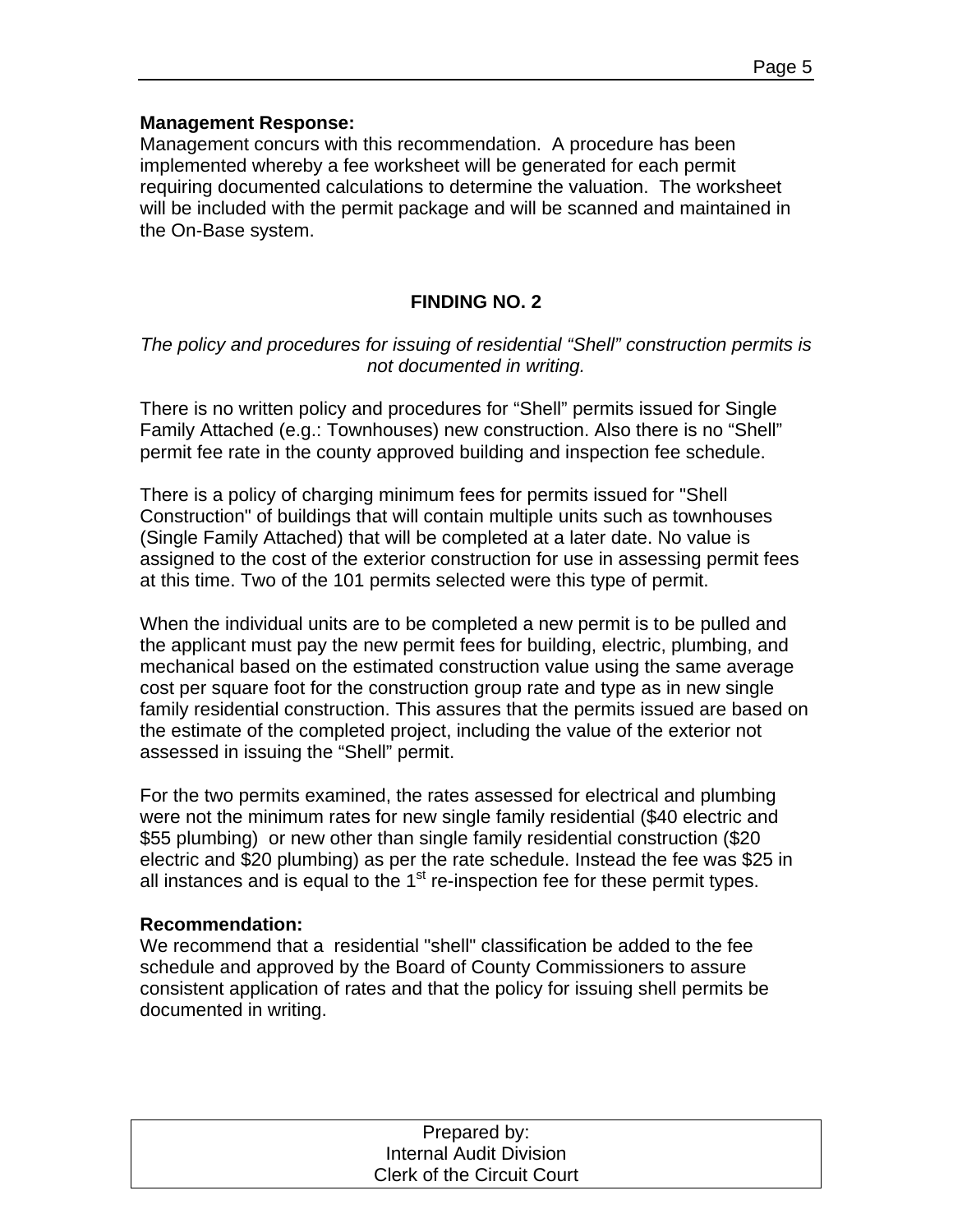Management concurs with this recommendation. The Building Division will document in writing a policy ensuring a consistent application of rates.

However residential "Shell" permits are classified in the fee schedule under Permit Fees Section XI.A.1 Building Permit Fees for Buildings (new construction and alternations): which states "Value of construction is determined by the most recent December publishing of the Southern Building Code Congress estimates per square foot, excluding the regional modifier, of all areas under roof according to the type of construction and use". The Southern Building Code Congress Building Valuation Data Tables are followed and include shell costs for types of construction.

#### **Audit Comment**

A "Shell" permit is essentially a deferral of some of the permit fees that are due. The builder/owner is allowed to pay the balance of the fees as the project progresses. Therefore, we are recommending additional controls be established to ensure that all fees are subsequently collected.

## **FINDING NO. 3**

#### *The policy and procedures for issuing commercial "Shell" construction permits is not documented in writing.*

There is a policy of issuing shell permits for the initial construction of office building exteriors. This policy differs from the "Residential Shell" permit described above in that a value is assigned to the exterior construction in assessing permit fees.

Permit # 06-5296 was for the construction of a new office building shell, and had the estimated construction cost valued using the "Utility" group rate for Type IIB construction. Type IIB construction is defined as construction for those types in which the building elements are of noncombustible materials.

When the auditor inquired why the "Utility" group rate was used, the response was that for this type of construction the Utility rate is used since the interior of the building will be finished out later and as this occurs fees for the interior construction permit fees will be collected at that time.

However, as noted in audit finding No. 4 below, the value of interior finish-out cannot be estimated. Therefore, there is no objective way to evaluate that the cumulative permit fees collected to completely finish-out an office building will, at least, equal industry averages.

| Prepared by:                      |  |
|-----------------------------------|--|
| <b>Internal Audit Division</b>    |  |
| <b>Clerk of the Circuit Court</b> |  |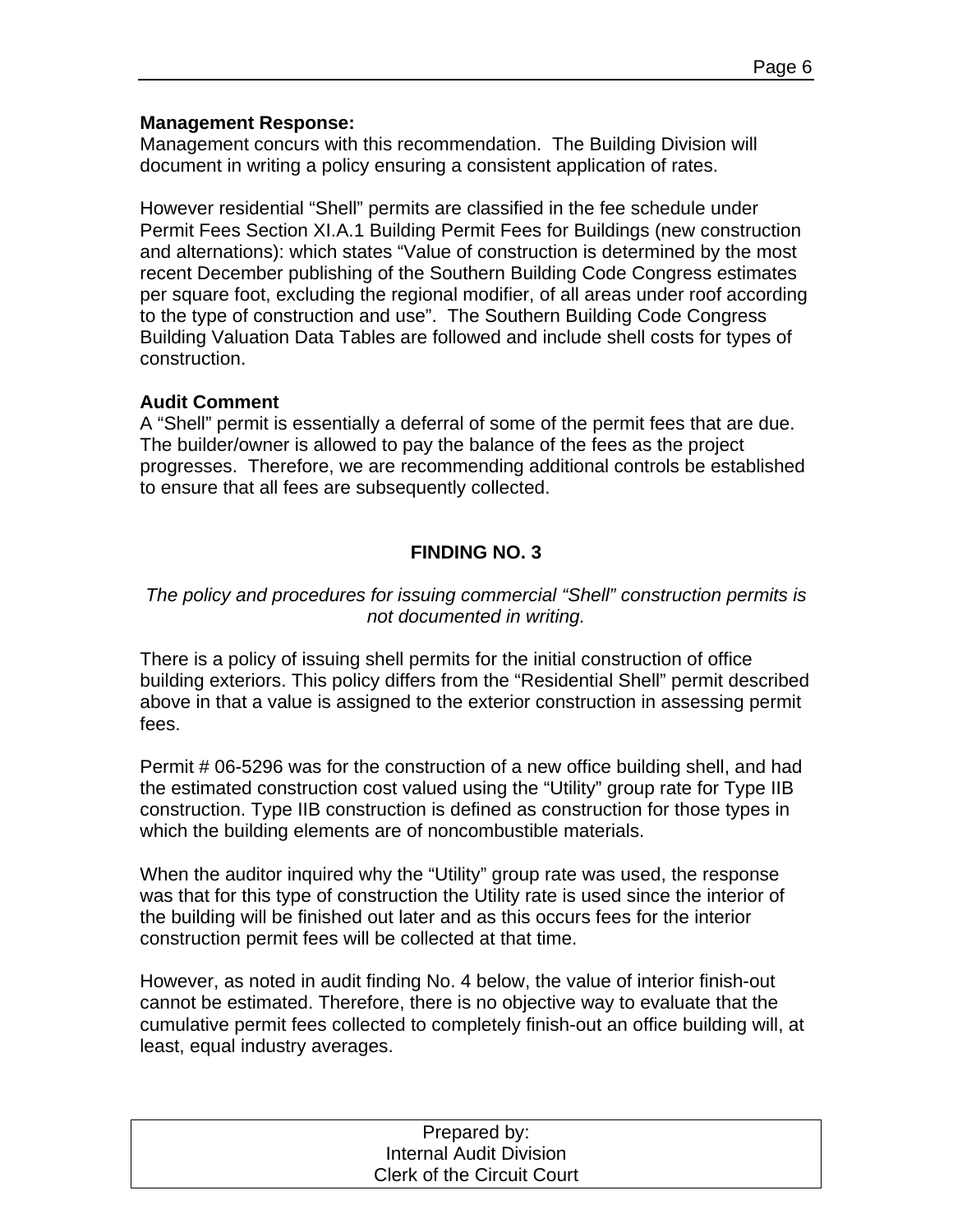#### **Recommendation:**

We recommend that standardized fee structures be established for both interior building permits and for remodeling. This would ensure that the cumulative average cost per square foot, after all interior finish-out construction is completed, at least equals that stated in the Building Valuation Data Tables for the appropriate construction type. The policy for this type of permit should be documented in writing.

#### **Management Response:**

Management concurs with this recommendation. The Building Division will document in writing a policy ensuring a consistent applications of rates.

However as stated in Finding #2, Management Response above, the Southern Building Code Congress Building Valuation Data Table is used and the rate (for shell only buildings deduct 20 percent) shall be followed as written utilizing the 80 percent for the shell and 20 percent rate for the type of construction.

### **FINDING NO. 4**

#### *A standard has not been established for estimating the cost of commercial finishout projects.*

One permit tested is for the finish out of commercial office space. The \$15,000 value used in issuing permit number 06-4586 was the amount declared by the applicant to finish out 1,100 square feet of office space. This averages out to \$13.64 per square foot and is less than any group rate for any type of construction per the Building Valuation Data sheet.

To attempt to estimate the average construction cost per square foot for interior finish-out of office space, the construction cost per square foot for the Mercantile construction group (the least expensive finished group rate for any type of construction) was compared to the Utility construction group used in issuing shell permits (the lease expensive unfinished group rate for any type of construction). The difference between the rates for these two groups should tend to estimate the minimum average cost per square foot to finish-out the interior of a commercial building. The differential between these two groups, per the Building Valuation Data sheet, range from a low of \$33.43 to a high of \$41.77. This data would tend to indicate that this applicant's valuation of the project cost averaging \$13.64 may be understated.

The auditor inquired if an average cost of \$13.64 per square foot is a reasonable value for this type of construction and did the process include its own estimated cost calculation? In response it was stated that the tables do not have rates for this type of finish-out construction and therefore they use the applicants declared value in assessing the permits.

| Prepared by:                      |  |
|-----------------------------------|--|
| Internal Audit Division           |  |
| <b>Clerk of the Circuit Court</b> |  |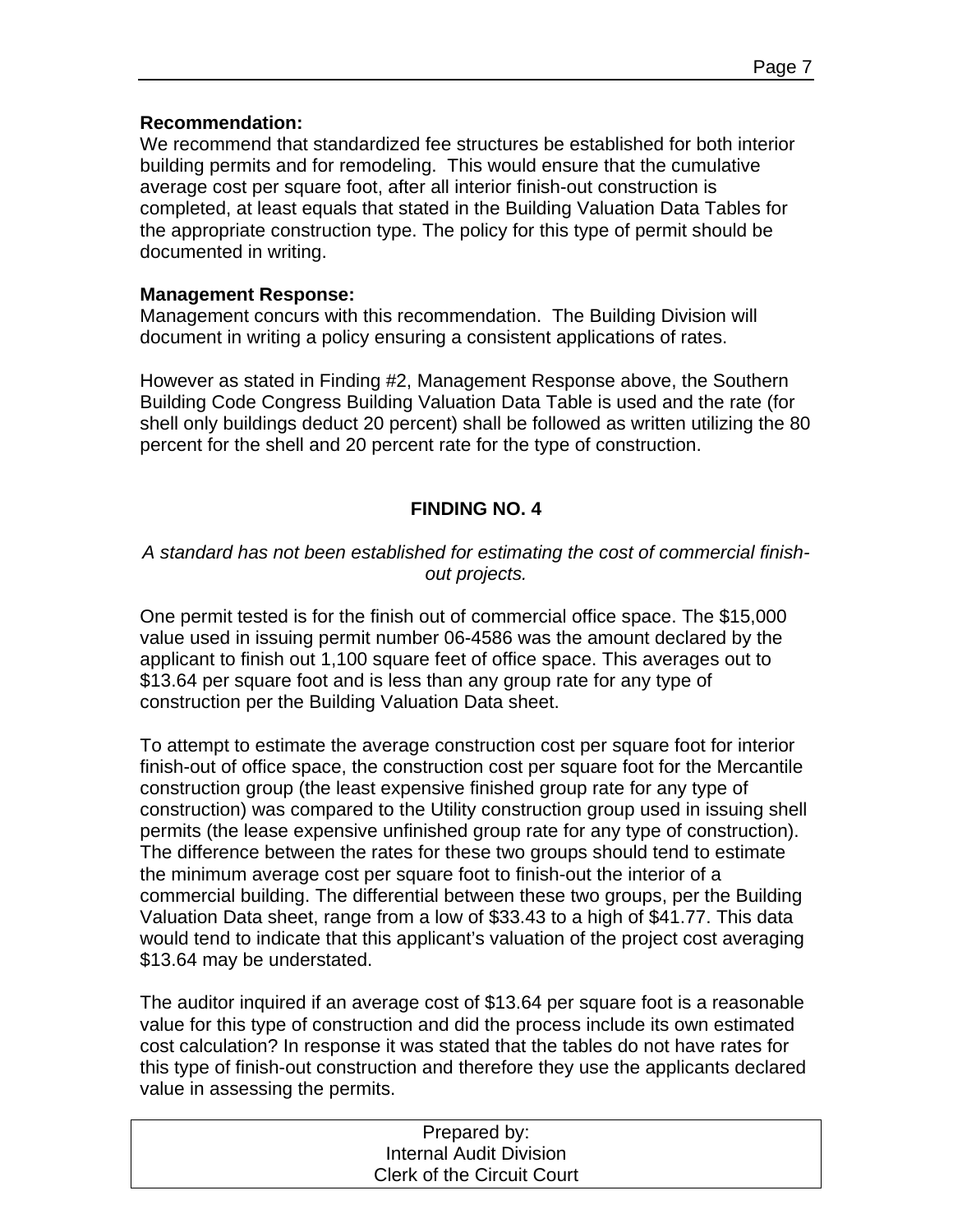#### **Recommendation:**

We recommend that data tables be obtained that contain average rates for commercial interior finish-out projects. If no such tables are available then consideration should be given to establishing a minimum cost per square foot for this type of construction. This would assure applicants do not understate the declared value of the project.

Also, the policy for assessing fees for these types of permits should be documented in writing to assure consistent processing of this type of permit.

#### **Management Response:**

Management concurs with this recommendation. The Building Division will utilize the Southern Building Code Congress Building Valuation Data Table to determine the construction cost of interior commercial finish out projects and will be followed as written utilizing 80 percent for the shell and 20 percent to finish out the interior of a commercial building. A written policy will be established to ensure all fees are calculated consistently and appropriately.

## **FINDING NO. 5**

#### *Some of the permits examined contained errors in the permit fee calculation.*

Of the audit sample of 101 permits selected for testing, five contained errors in calculating the permit fees. Commercial Permit 04-14933 listed 7 window A/C outlets that should have been charged at \$1.00 each but were charged at \$0.20 each. Remodel Permit 05-15718 was not charged a Mechanical Permit Fee for the relocation of an exhaust fan. Fire Suppression Permits 06-2520 and 06- 13377 were issued collecting only the base permit fee of \$35 and not charging the variable fee based on the value of the system of \$8.00 in each case. And on Re-Roof Permit 07-2650 the base charge assess was \$35.00 when the base charge per the rate schedule is \$25.00.

#### **Recommendation:**

We recommend that the permit processing procedures be reviewed and document them in writing to assure improved compliance in applying the approved permit rate schedule and the proper collection of fees.

#### **Management Response:**

Management concurs with this recommendation. The Building Division will review the permit processing procedures with staff to ensure compliance. However, out of the 101 permits selected, two (2) were updating errors, but three (3) were program errors due to code changes within the Building System. These have been corrected.

| Prepared by:                      |  |
|-----------------------------------|--|
| Internal Audit Division           |  |
| <b>Clerk of the Circuit Court</b> |  |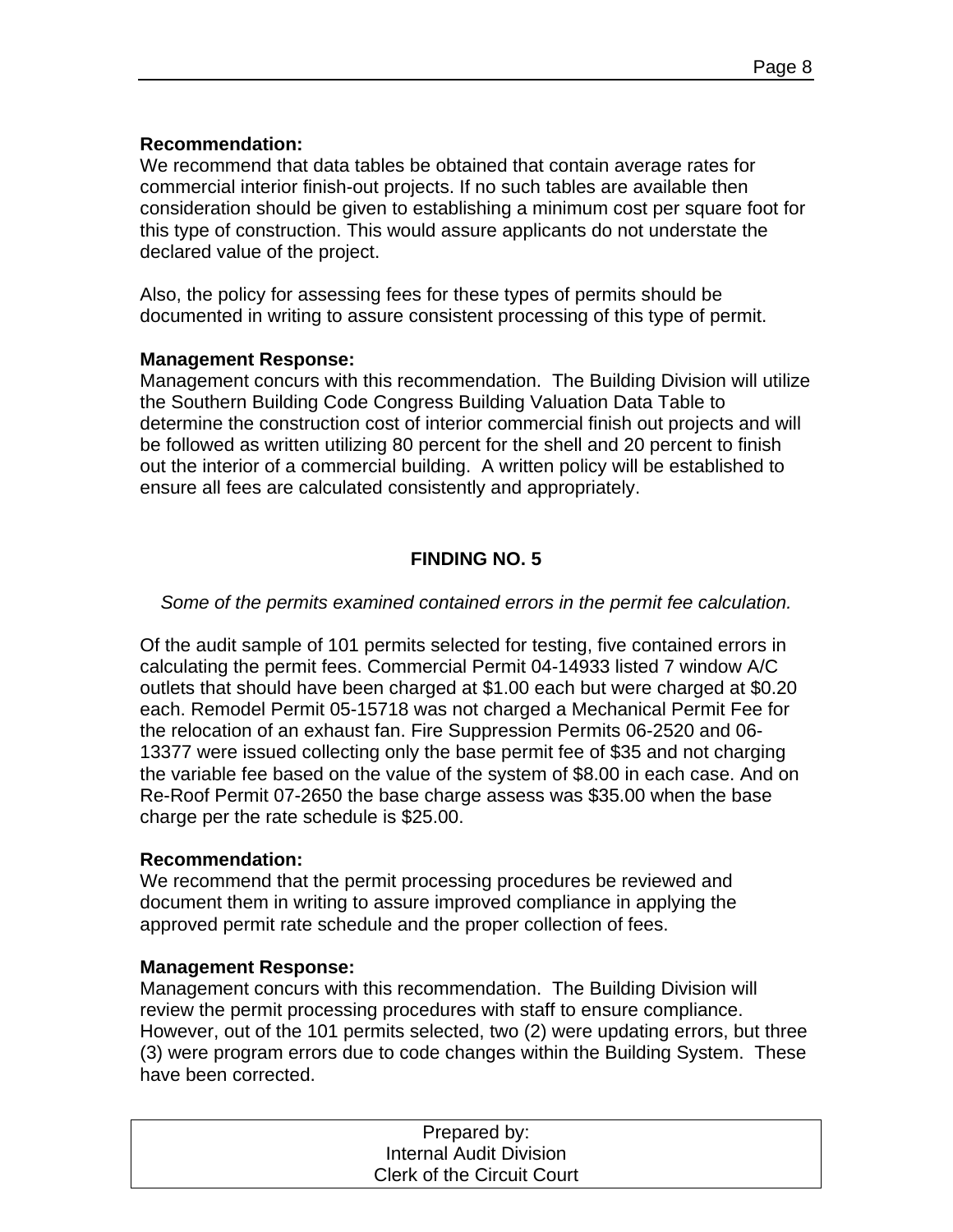#### **FINDING NO. 6**

#### *A Disbursement Signature Authorization Sheet was not kept on file.*

Each county division is responsible for providing a disbursement signature authorization sheet that documents the disbursement approval authority of an employee by listing the employee name, the dollar limit and types of expenditures they can approve for payment, and a sample signature.

Of the 75 disbursements examined the disbursement signature authorization sheet of an employee authorizing four expenditures selected for testing was not available to examination because it was discarded after the employee terminated employment.

#### **Recommendation:**

We recommend that all signature authorization sheets be retained by County Finance in accordance with the established records retention policy to allow for subsequent audit testing.

#### **Management Response:**

Management concurs with this recommendation. Signature authorization sheets will be retained by County Finance for an appropriate audit trail.

#### **FINDING NO. 7**

#### *Invoices do not always have a proper approval signature.*

The disbursement processing cover sheet is a document required by County Finance and includes: account code, disbursement distribution, PO, invoice number, disbursement description, processor name and superior reviewing and approving payment.

A review of 75 of these documents revealed that eight (8) did not have a signature of an authorized employee approving payment.

#### **Recommendation:**

County Finance should enforce the requirement that all cover sheets are completed in full. County Finance should return the forms that have missing information and/or signatures.

County Finance should verify the signatures of the cover sheet and the signature authority form are the same.

| Prepared by:                      |  |
|-----------------------------------|--|
| Internal Audit Division           |  |
| <b>Clerk of the Circuit Court</b> |  |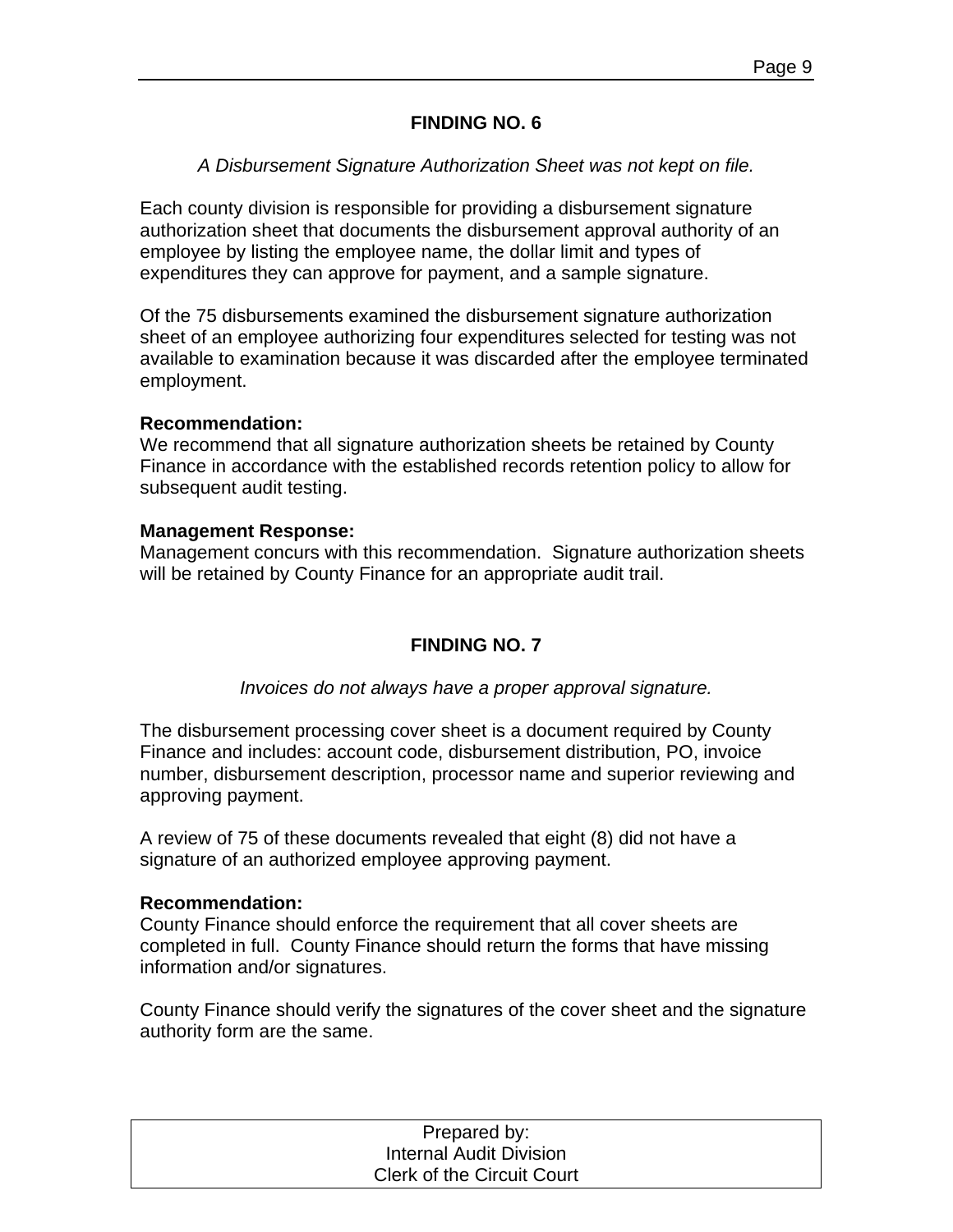Management concurs with the recommendation and will enforce the requirement that all cover sheets are completed in full. We are also reviewing our procedure to ensure that all signatures on the cover sheet and signature authority form are the same.

#### **FINDING NO. 8**

#### *A disbursement was approved by the employee themselves.*

One disbursement to a hotel for a future conference was approved by the employee themselves.

Generally as a matter effective internal control employees should not approve their own expenses or expenditures on their behalf.

#### **Recommendation:**

Supervisors should approve expenses or expenditures for staff; directors should approve expenses or expenditures for supervisors. County managers should approve expenses and expenditures for directors.

County Finance should verify appropriate authorized signatures are on approved disbursement sheets.

#### **Management Response:**

Management concurs with this recommendation and has instituted an internal sign-off procedure through the Planning and Development Department's chain of command.

#### **FINDING NO. 9**

*Instances of insufficient authorization to approve invoices for payment.* 

Two invoices submitted to County Finance for payment were authorized by employees that have insufficient dollar limit authorizations to approve them, per examination of their approved disbursement signature authorization sheet.

#### **Recommendation:**

We recommend that County Finance procedures be reviewed to assure that when processing invoices for payment that all approval signatures have adequate dollar approval authority for the expenditure.

| Prepared by:                      |  |
|-----------------------------------|--|
| Internal Audit Division           |  |
| <b>Clerk of the Circuit Court</b> |  |
|                                   |  |